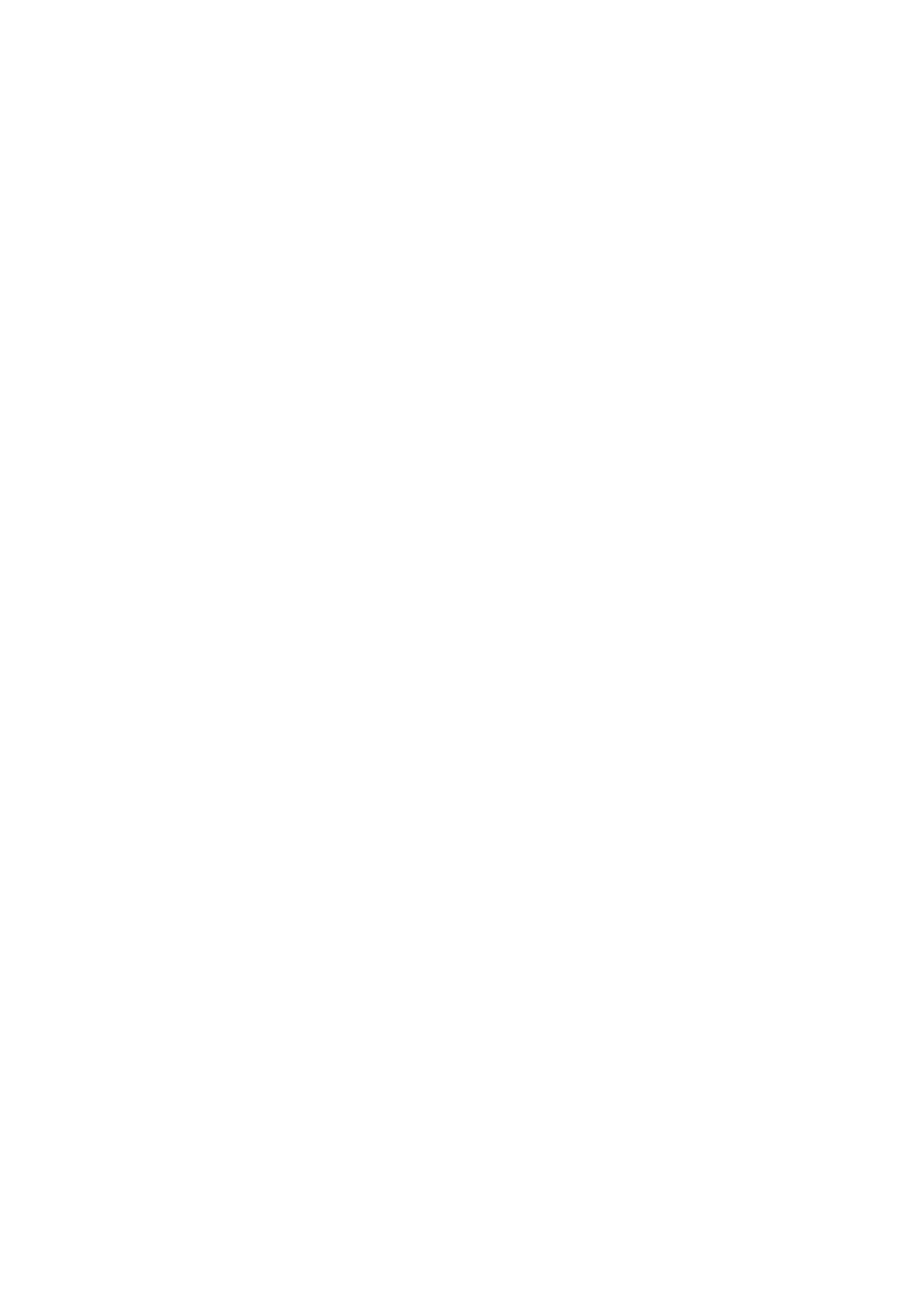*I certify that this public bill, which originated in the Legislative Assembly, has finally passed the Legislative Council and the Legislative Assembly of New South Wales.*

> *Clerk of the Legislative Assembly. Legislative Assembly, Sydney, , 2011*



New South Wales

# **Summary Offences Amendment (Intoxicated and Disorderly Conduct) Bill 2011**

Act No , 2011

An Act to amend the *Summary Offences Act 1988* and other legislation with respect to intoxicated and disorderly conduct.

*I have examined this bill and find it to correspond in all respects with the bill as finally passed by both Houses.*

*Assistant Speaker of the Legislative Assembly.*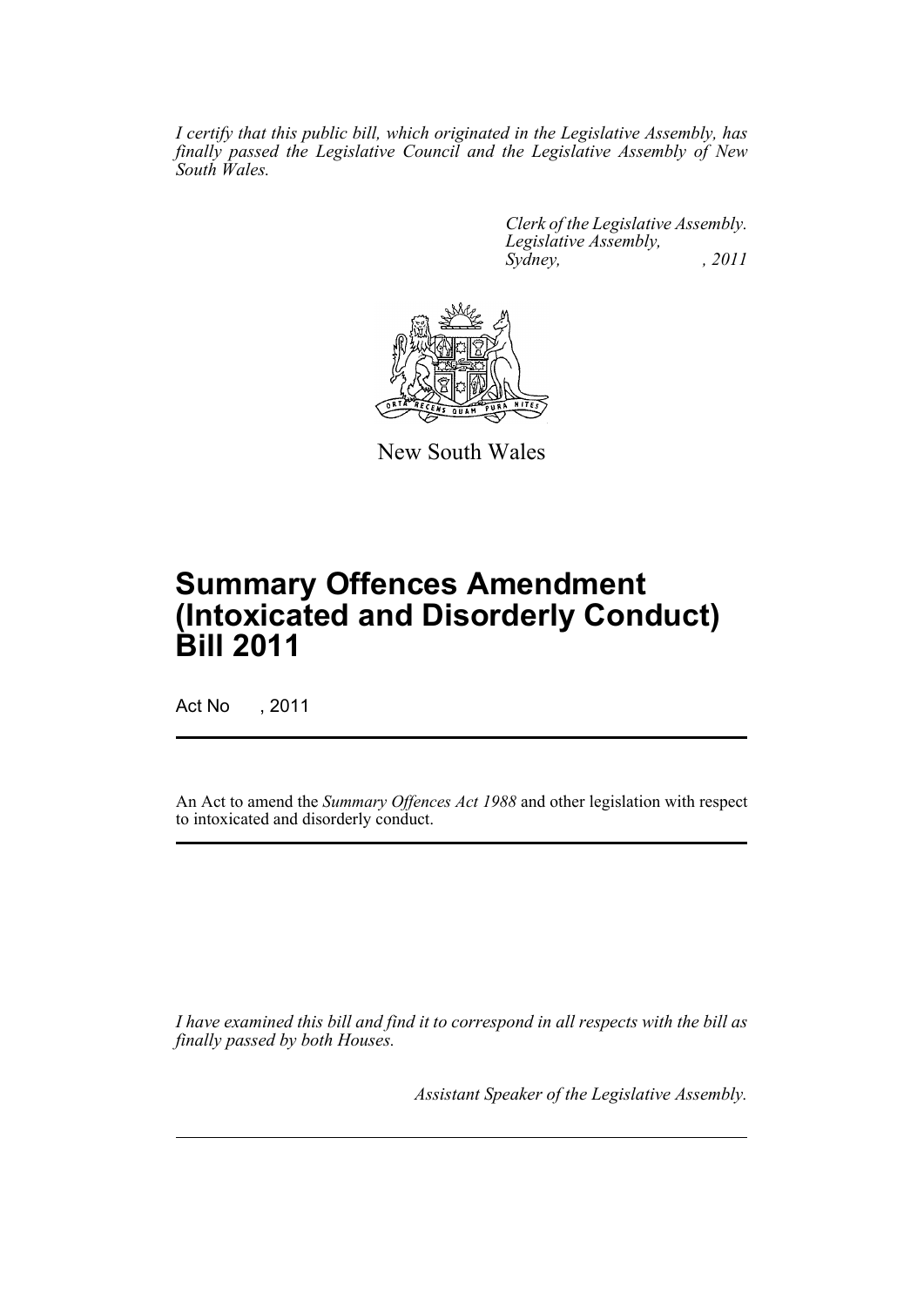## <span id="page-3-0"></span>**The Legislature of New South Wales enacts:**

# **1 Name of Act**

This Act is the *Summary Offences Amendment (Intoxicated and Disorderly Conduct) Act 2011*.

# <span id="page-3-1"></span>**2 Commencement**

This Act commences on a day or days to be appointed by proclamation.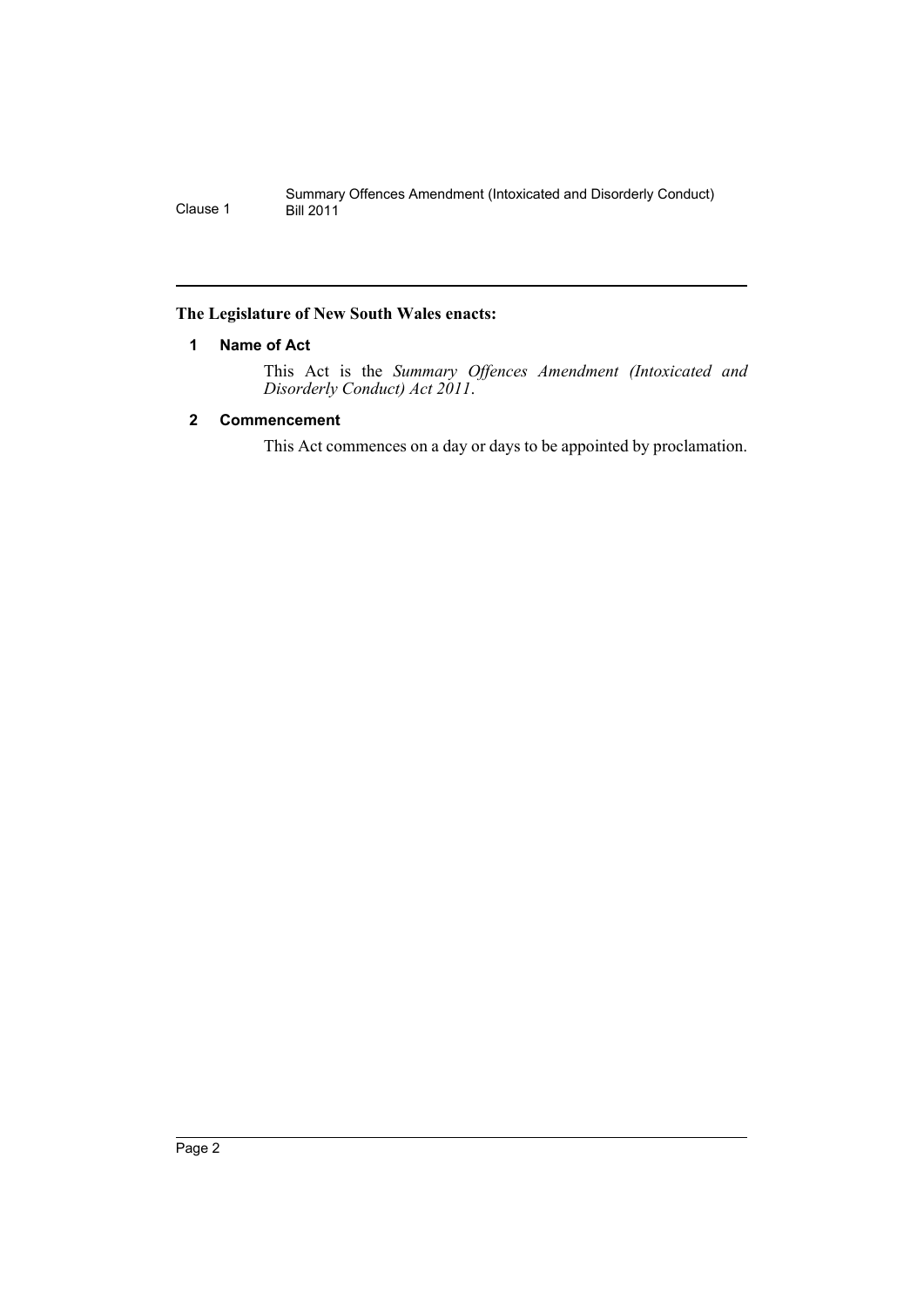Amendment of Summary Offences Act 1988 No 25 Schedule 1

# <span id="page-4-0"></span>**Schedule 1 Amendment of Summary Offences Act 1988 No 25**

## **[1] Section 3 Definitions**

Insert after section 3 (3):

(4) Notes included in this Act do not form part of this Act.

#### **[2] Section 9**

Insert after section 8A:

#### **9 Continuation of intoxicated and disorderly behaviour following move on direction**

- (1) A person who:
	- (a) is given a move on direction for being intoxicated and disorderly in a public place, and
	- (b) at any time within 6 hours after the move on direction is given, is intoxicated and disorderly in the same or another public place,

is guilty of an offence.

Maximum penalty: 6 penalty units.

(2) For the purposes of this section, a *move on direction* is a direction given to a person by a police officer, under section 198 of the *Law Enforcement (Powers and Responsibilities) Act 2002*, to leave a public place and not return for a specified period.

**Note.** The maximum period for which a person can be directed not to return to a public place is 6 hours.

It is a requirement under section 201 of the *Law Enforcement (Powers* and Responsibilities) Act 2002 that the police officer warn a person given a move on direction for being intoxicated and disorderly in a public place that it is an offence to be intoxicated and disorderly in that or any other public place at any time within 6 hours after the move on direction is given.

- (3) In proceedings for an offence against this section, it is necessary to prove that a move on direction was given within 6 hours before the person was found to be intoxicated and disorderly in a public place, but it is not necessary to prove that the person contravened the move on direction by being so intoxicated and disorderly in the public place at the time concerned.
- (4) A person cannot be proceeded against or convicted for both an offence against this section and an offence against section 199 of the *Law Enforcement (Powers and Responsibilities) Act 2002* (Failure to comply with direction) in relation to the same conduct.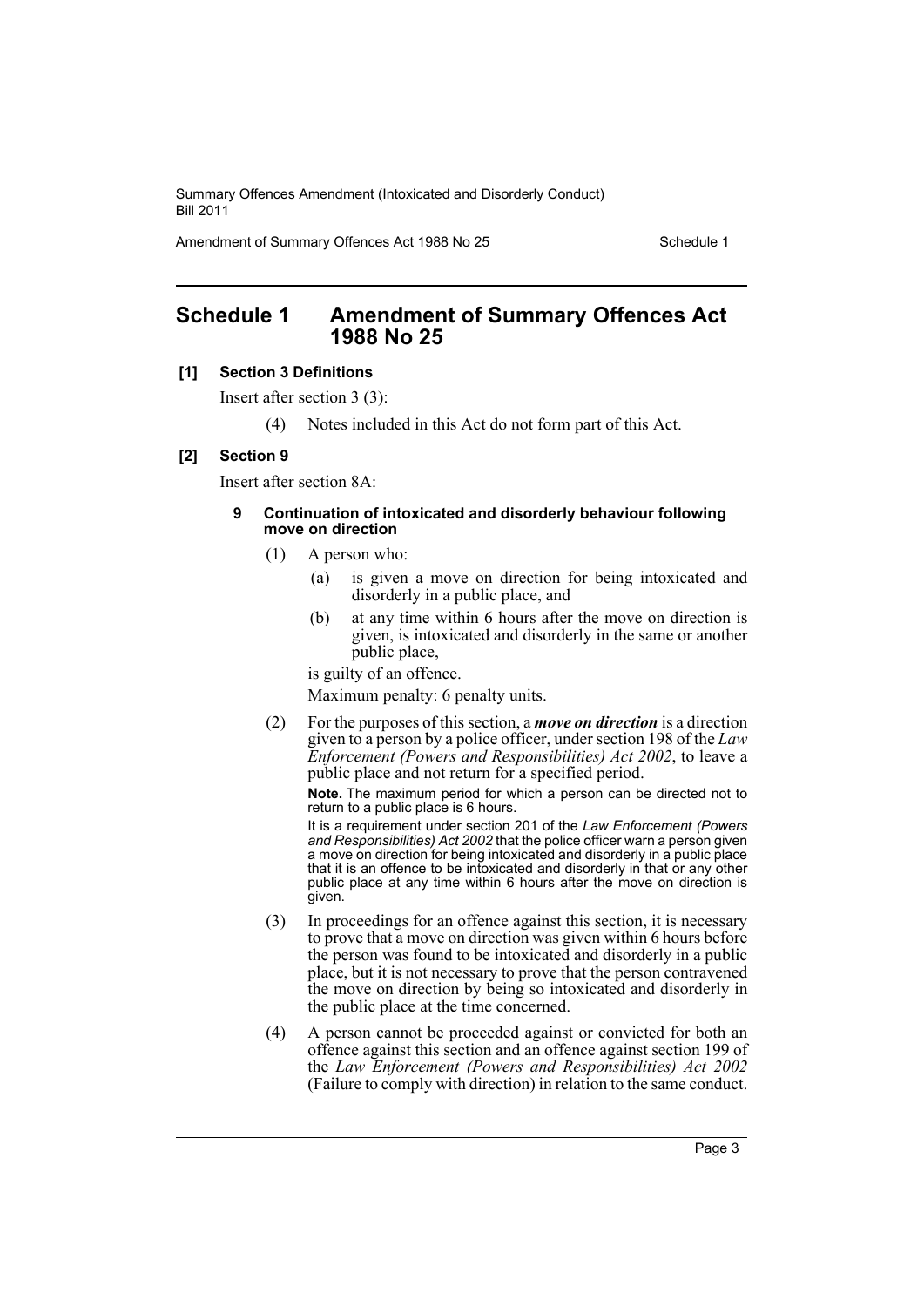Schedule 1 Amendment of Summary Offences Act 1988 No 25

- (5) It is sufficient defence to a prosecution for an offence under this section if the defendant satisfies the court that the defendant had a reasonable excuse for conducting himself or herself in the manner alleged in the information for the offence.
- (6) For the purposes of this section, a person is *intoxicated* if:
	- (a) the person's speech, balance, co-ordination or behaviour is noticeably affected, and
	- (b) it is reasonable in the circumstances to believe that the affected speech, balance, co-ordination or behaviour is the result of the consumption of alcohol or any drug.

#### **[3] Section 36**

Insert after section 35:

#### **36 Report by Ombudsman on section 9**

- (1) As soon as practicable after the end of the period of 12 months from the commencement of section 9 (as inserted by the *Summary Offences Amendment (Intoxicated and Disorderly Conduct) Act 2011*), the Ombudsman must prepare a report on:
	- (a) the operation of section 9, and
	- (b) the issue of penalty notices in respect of offences against section 9.
- (2) For that purpose, the Commissioner of Police is to ensure that the Ombudsman is provided with information about:
	- (a) any prosecutions brought under section 9, and
	- (b) the issue of penalty notices in respect of offences against section 9.
- (3) The Ombudsman may at any time require the Commissioner of Police, or any public authority, to provide any information or further information the Ombudsman requires for the purposes of preparing the report under this section.
- (4) The Ombudsman must furnish a copy of the report to the Attorney General and to the Commissioner of Police.
- (5) The Attorney General is to lay (or cause to be laid) a copy of the report before both Houses of Parliament as soon as practicable after the Attorney General receives the report.
- (6) If a House of Parliament is not sitting when the Attorney General seeks to lay a report before it, the Attorney General may present copies of the report to the Clerk of the House concerned.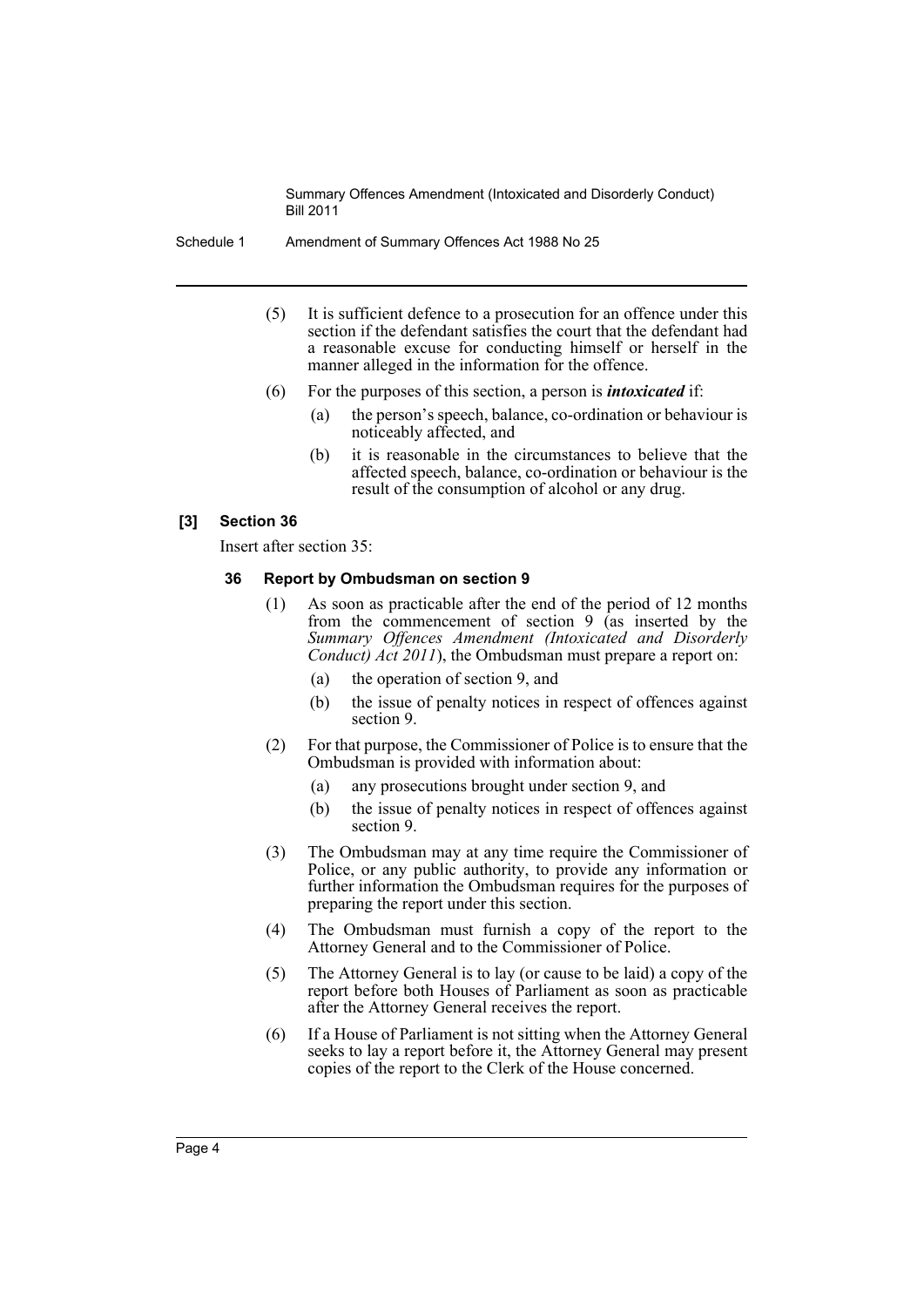Amendment of Summary Offences Act 1988 No 25

(7) The report:

- (a) is, on presentation and for all purposes, taken to have been laid before the House, and
- (b) may be printed by authority of the Clerk of the House, and
- (c) if so printed, is for all purposes taken to be a document published by or under the authority of the House, and
- (d) is to be recorded:
	- (i) in the case of the Legislative Council, in the Minutes of the Proceedings of the Legislative Council, and
	- (ii) in the case of the Legislative Assembly, in the Votes and Proceedings of the Legislative Assembly,
	- on the first sitting day of the House after receipt of the report by the Clerk.

## **[4] Schedule 2 Savings and transitional provisions**

Insert at the end of clause 1 (1):

*Summary Offences Amendment (Intoxicated and Disorderly Conduct) Act 2011*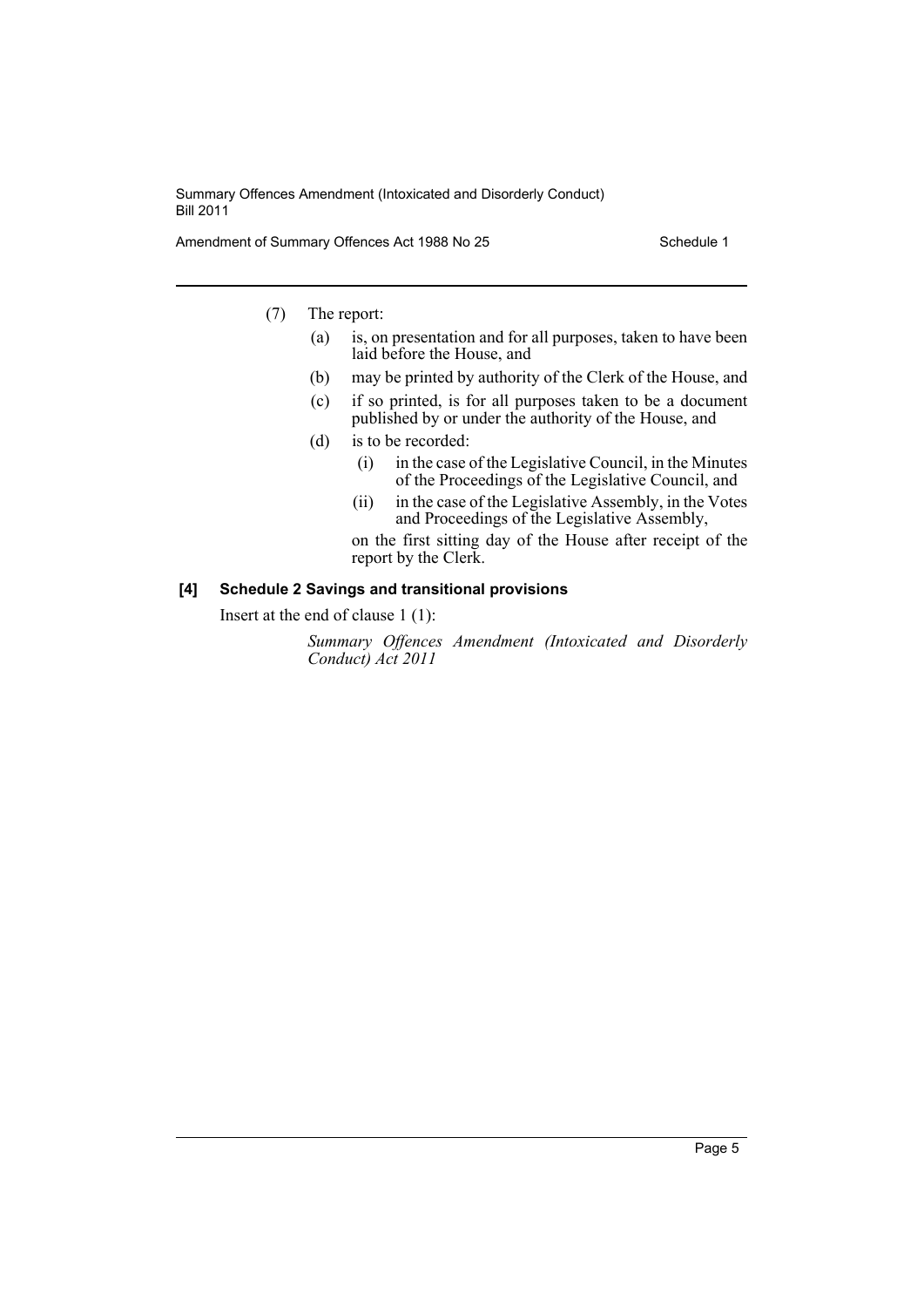Schedule 2 Amendments to other legislation

# <span id="page-7-0"></span>**Schedule 2 Amendments to other legislation**

# **2.1 Criminal Procedure Regulation 2010**

#### **Schedule 3 Penalty notice offences**

Insert in appropriate order in Columns 1 and 2 of Schedule 3, under the matter relating to the *Summary Offences Act 1988*:

 $\sec$ tion 9  $\frac{1}{200}$ 

# **2.2 Law Enforcement (Powers and Responsibilities) Act 2002 No 103**

# **[1] Section 198 Move on directions to intoxicated persons in public places**

Omit section 198 (1) (a) and (b). Insert instead:

- (a) is likely to cause injury to any other person or persons, damage to property or otherwise give rise to a risk to public safety, or
- (b) is disorderly.

## **[2] Section 198 (2)**

Omit the subsection. Insert instead:

- (2) A direction given by a police officer under this section must be reasonable in the circumstances for the purpose of:
	- (a) preventing injury or damage or reducing or eliminating a risk to public safety, or
	- (b) preventing the continuance of disorderly behaviour in a public place.

## **[3] Section 201 Supplying police officer's details and giving warnings**

Insert after section 201 (2C):

(2D) In addition, if a police officer exercises a power that involves the making of a direction under section 198 on the grounds that a person is intoxicated and disorderly in a public place, the police officer must provide the person the subject of the direction with a warning that it is an offence to be intoxicated and disorderly in that or any other public place at any time within 6 hours after the direction is given.

**Note.** See section 9 of the *Summary Offences Act 1988*.